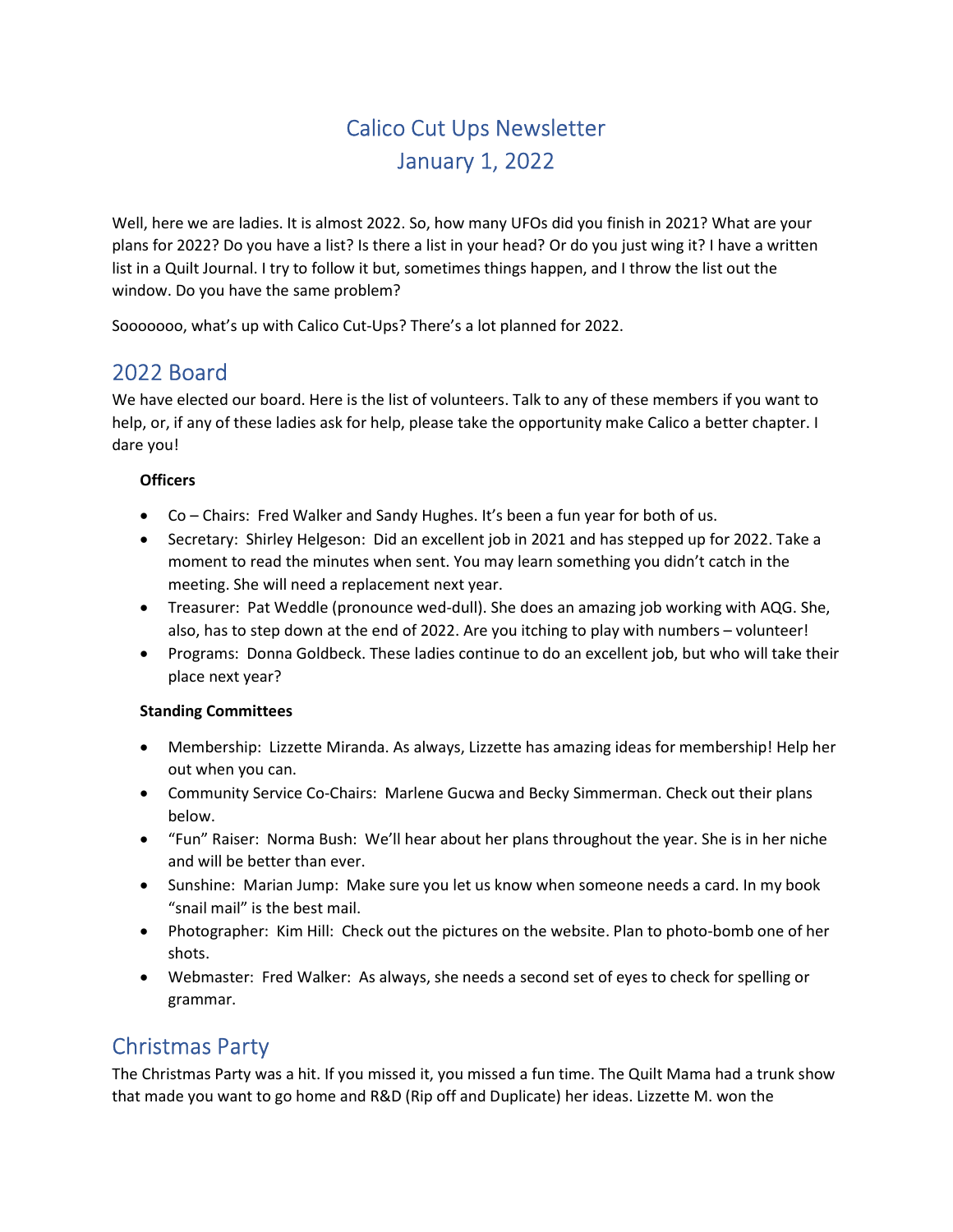Opportunity Quilt! We each received a gnome for our holiday decorations at home. The food was great. We gave Sandy H. gifts to recognize her efforts to revive Calico and working as Co-Chair during the last year. The board received etched wine glasses. I even saw friends giving friends personal gifts. Here is a link to all the pictures. Fun was had by all.

## AQG Quilt Show

The AQG Quilt Show is scheduled for March 24-26, 2022. However, volunteers are needed starting Sunday, March 20 through Saturday, March 26. AQG has asked that 20% of our membership (6 or 7 members) to volunteer to help at the Quilt Show. Here is a link to the sign up website. You name it, they need help. You get to attend the show for free and, in addition, it is a wonderful way to meet members of other Chapters. I love to help with the Volunteer Take-In and White Glove. Take a look at all the positions available and select one in which you are interested. Help us meet our goal.

# Downsize Event

Does your sewing area need cleaning cleaned out? Do you have supplies that you love but have too many? Theresa F. and Donna G. are collecting for the "clean out your sewing room" donations.

You know what we are talking about:

- Fat quarters, jelly rolls, yard of fabric or projects that you will not get to in the next 20 years.
- Rulers, templates, books notions, and anything in your room that has been overlook for years and collecting dust.
- Half-finished projects which will not be finished any time soon.

Here is a link to more information on the **Event**. They will be collecting at our meetings, up to the end of February, but I bet if you brought in your treasures in March, they would take them. They have scheduled the event for the April 25, 2022, meeting.

#### Programs

If you want to know about upcoming programs, as I always say, "Check the Website." Honestly, it is up to date. Here is the link to the PROGRAMS. We've demonstrations, classes and more.

#### Community Service

This year, Marlene G. and Becky S. have changed it up from previous years. They are putting together kits with complementary colors and backings with an enclosed simple pattern. Trust me, the pattern is simple but, will make a great gift to the CASA children.

As always, Theresa F. has kits made up for the infants at Luke Airforce Base. Touch base with her and grab one of her kits. The diaper bag blankets can be completed lickety-split.

# Calico Volunteers Needed

Ladies Calico has traditional parties every year. Two are the Tea Party and the Christmas Party. (Both have a budget). Think about volunteering to be on one of the committees or better yet, lead a committee to plan the event. Sometimes, the same people volunteer every time. After a while, they may burn out and Calico will lose a good member. Share your talents with all of us.